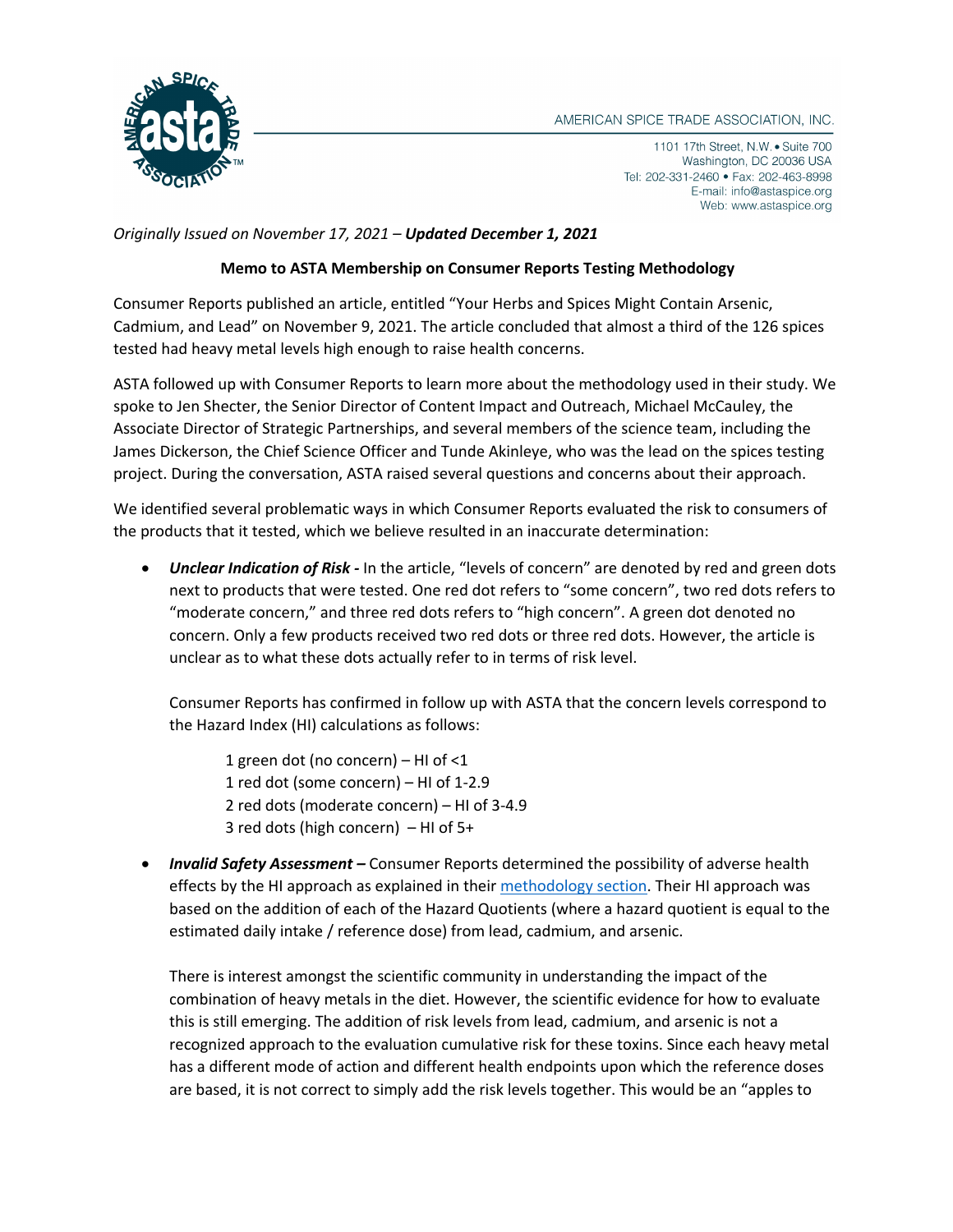## AMERICAN SPICE TRADE ASSOCIATION, INC.



1101 17th Street, N.W. • Suite 700 Washington, DC 20036 USA Tel: 202-331-2460 • Fax: 202-463-8998 E-mail: info@astaspice.org Web: www.astaspice.org

oranges" approach, as the levels are measuring different and unrelated issues. There is no known regulatory or scientific basis for using this approach.

FDA does not conduct cumulative exposure assessment for different metals. This approach is only recognized when compounds being added have the same mode of action (MOA). Further, if toxins are determined to have the same MOA, different potencies need to be accounted for with toxicity equivalency factors, which was not done in the Consumer Reports assessment.

It should also be noted that although Consumer Reports states that a reference dose is used in the calculation, the only actual reference doses (as defined by USEPA) used are for arsenic and methyl mercury. The cadmium reference dose is 1 ug/kg bw/day (as opposed to the lower EFSA value of 0.36 ug/kg bw/day used by Consumer Reports). There is no reference dose for lead, rather it is evaluated by estimating the increase in blood lead level associated with a certain amount of exposure. Where multiple limits are listed in the methodology section, the Hazard Quotients were calculated using the more conservative limit.

• *Inaccurate Consumption Levels* - The consumption value that was used to conduct the risk assessment was arbitrarily selected to be three times the Reference Dose Customarily Consumed (RACC) of ¼ teaspoon (i.e., three servings per day for a total of ¾ teaspoon). This is not in line with the pattern of consumption nor the current consumption data for spices. ASTA has conducted dietary intake assessments for spices, demonstrating that even at the 90<sup>th</sup> percentile of consumption, consumers are eating less than 0.5 g or ¼ teaspoon per day. The consumption amount used by Consumer Reports is random and would overestimate risk.

Consumer Reports also shared ranges of data observed in the samples tested in their study, which are available here.

## *It appears that if risk was determined based on each heavy metal individually, using standard risk assessment methods, many of the spices denoted as having unsafe levels would not have been identified as having levels of concern.*

It is clear that this risk assessment did not follow the regulatory risk assessment guidance or scientific protocols. Other considerations regarding the publication are that there were only 126 products tested and their methodology notes that 2-3 samples of each product were tested from three states in the US. This is a limited number of samples to determine safety for the entire industry.

Consumer Reports also noted that positive information about the industry was included, such as the absence of *Salmonella* in any spice products. Also, Consumer Reports opted not to include information on Aerobic Plate Count numbers based on the information provided by the industry explaining that this is not a food safety metric.